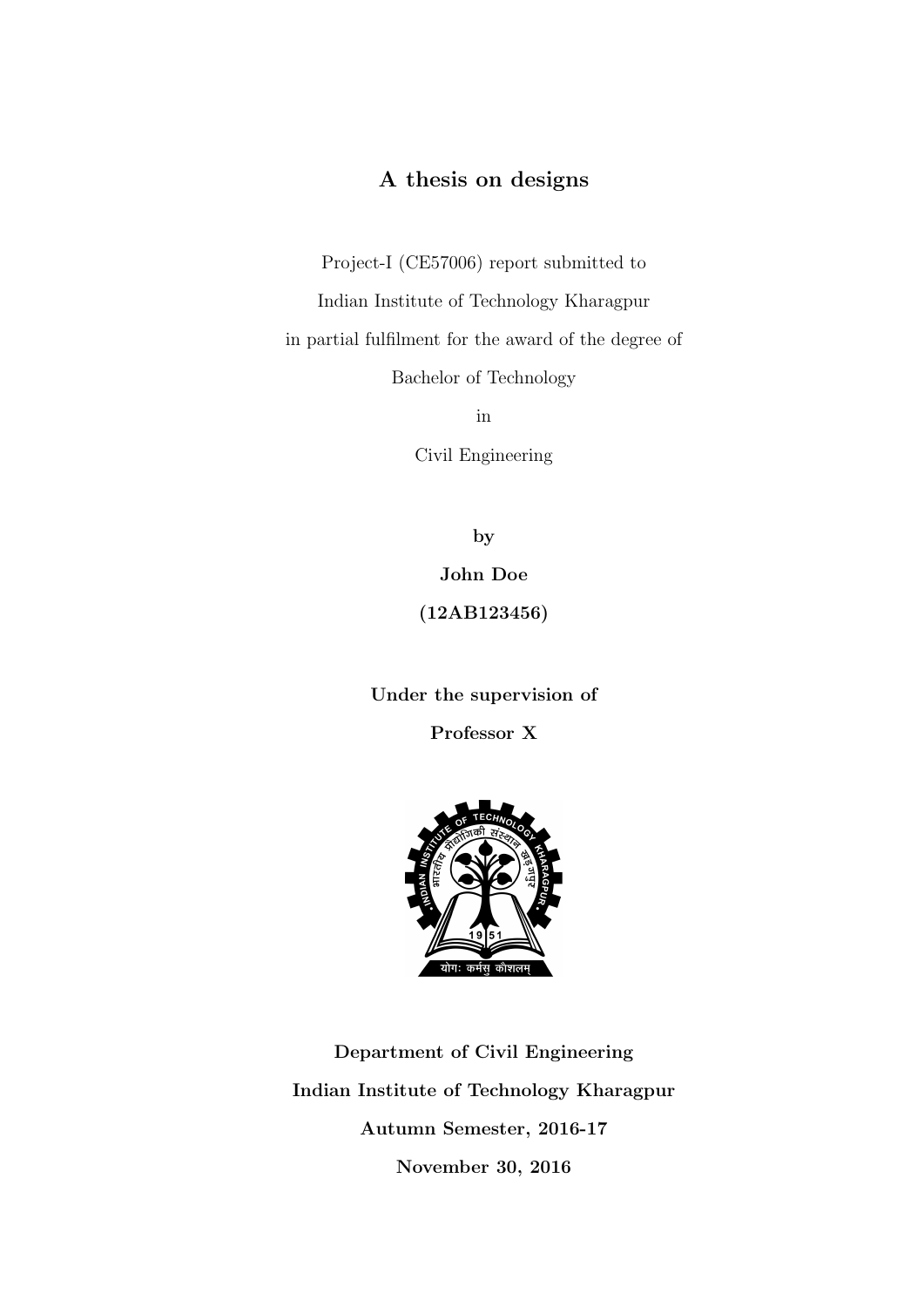#### DECLARATION

#### <span id="page-1-0"></span>I certify that

- (a) The work contained in this report has been done by me under the guidance of my supervisor.
- (b) The work has not been submitted to any other Institute for any degree or diploma.
- (c) I have conformed to the norms and guidelines given in the Ethical Code of Conduct of the Institute.
- (d) Whenever I have used materials (data, theoretical analysis, figures, and text) from other sources, I have given due credit to them by citing them in the text of the thesis and giving their details in the references. Further, I have taken permission from the copyright owners of the sources, whenever necessary.

Date: November 30, 2016 (John Doe) Place: Kharagpur (12AB123456)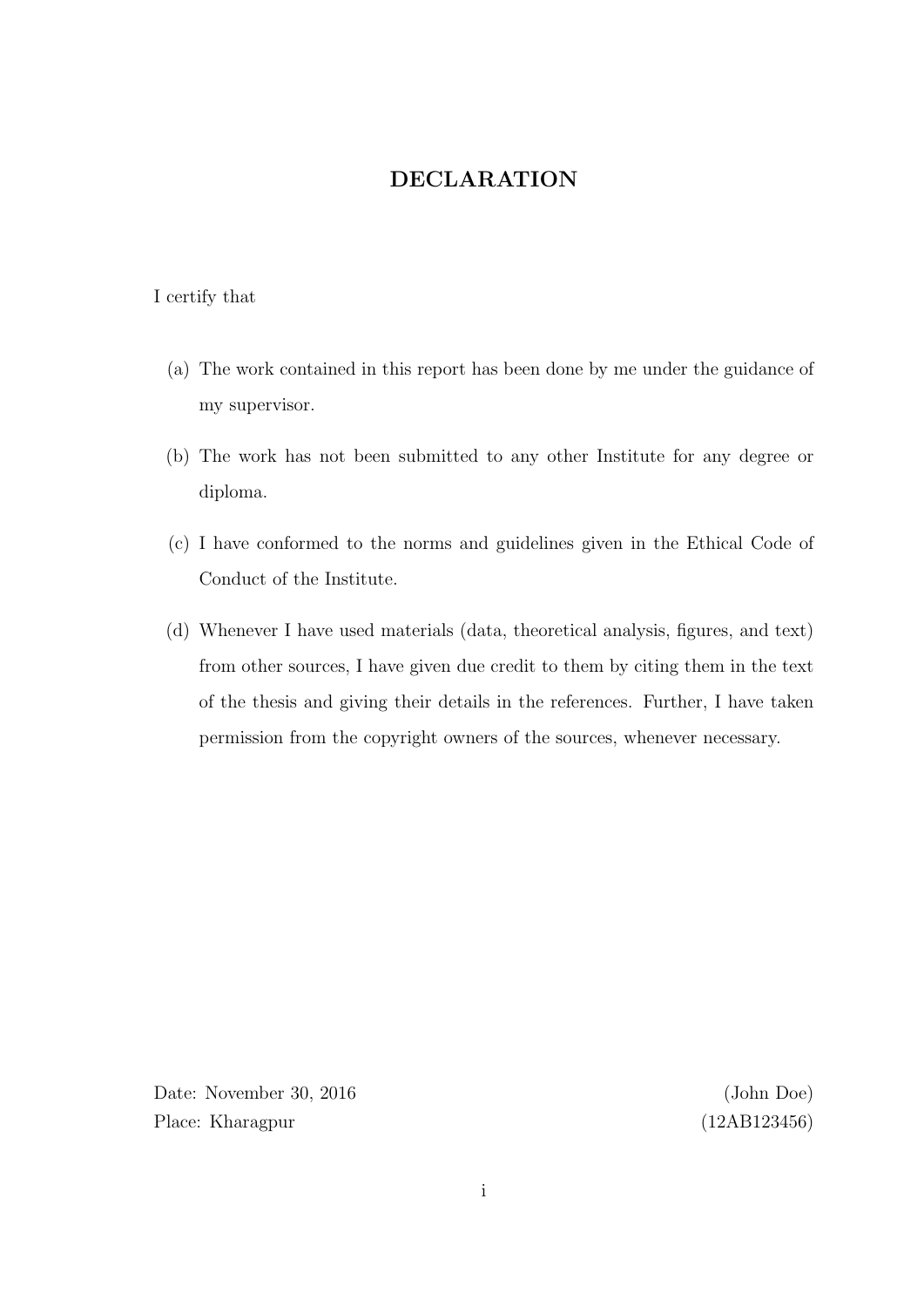### <span id="page-2-0"></span>[DEPARTMENT OF CIVIL ENGINEERING](http://www.iitkgp.ac.in/department/CE) [INDIAN INSTITUTE OF TECHNOLOGY KHARAGPUR](http://www.iitkgp.ac.in) KHARAGPUR - 721302, INDIA



#### CERTIFICATE

This is to certify that the project report entitled "A thesis on designs" submitted by John Doe (Roll No. 12AB123456) to Indian Institute of Technology Kharagpur towards partial fulfilment of requirements for the award of degree of Bachelor of Technology in Civil Engineering is a record of bona fide work carried out by him under my supervision and guidance during Autumn Semester, 2016-17.

Professor X Date: November 30, 2016 Department of Civil Engineering Place: Kharagpur Indian Institute of Technology Kharagpur Kharagpur - 721302, India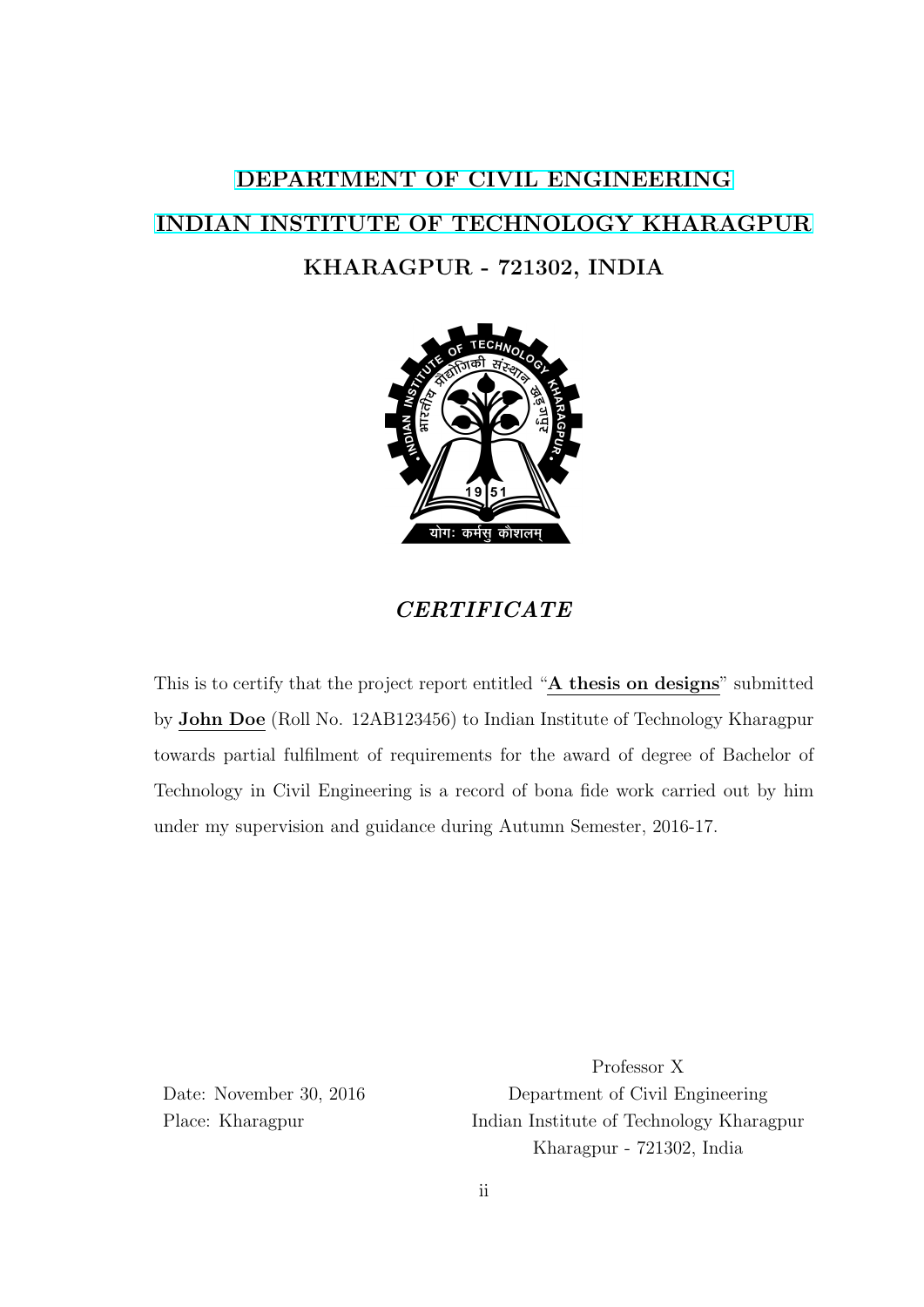### Abstract

<span id="page-3-0"></span>Name of the student: John Doe Roll No: 12AB123456

Degree for which submitted: Bachelor of Technology

Department: Department of Civil Engineering

Thesis title: A thesis on designs

Thesis supervisor: Professor X

Month and year of thesis submission: November 30, 2016

Enter content here.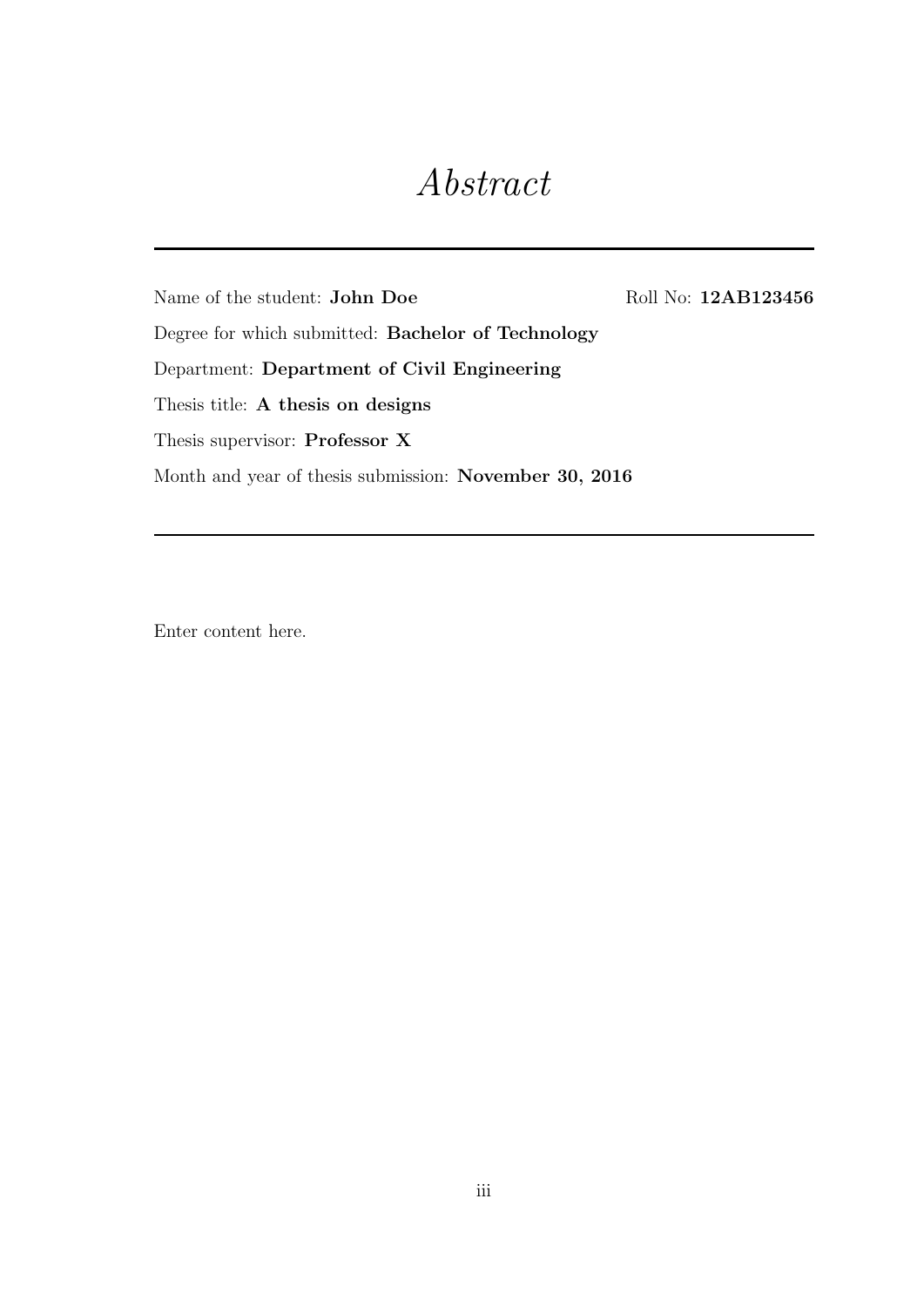## Acknowledgements

<span id="page-4-0"></span>Enter acknowledgement content here.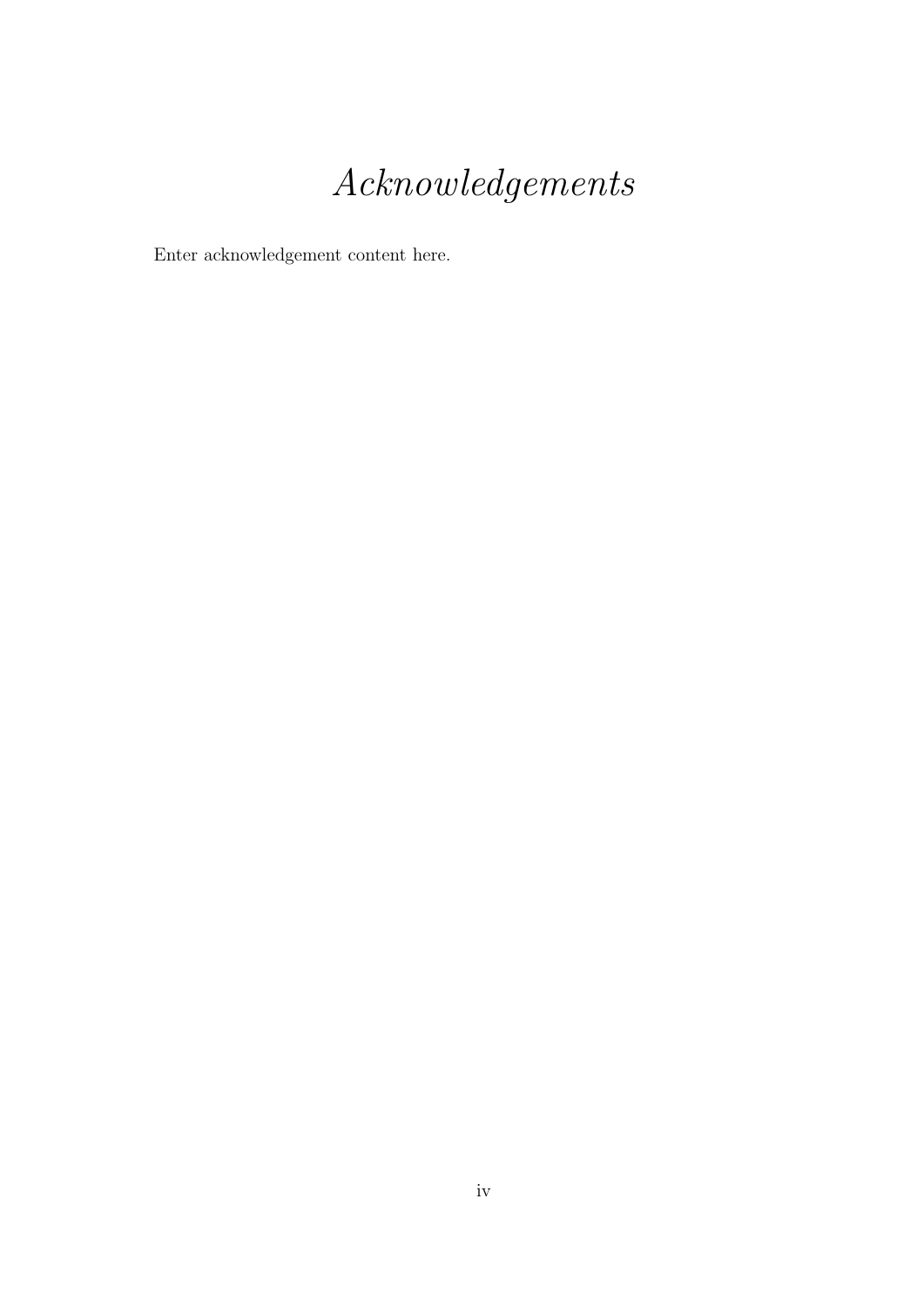### <span id="page-5-0"></span>**Contents**

|                       | Declaration           | $\mathbf{i}$                                                                                                      |  |  |  |  |  |  |  |  |  |
|-----------------------|-----------------------|-------------------------------------------------------------------------------------------------------------------|--|--|--|--|--|--|--|--|--|
|                       | Certificate           | ii                                                                                                                |  |  |  |  |  |  |  |  |  |
|                       | Abstract              | iii                                                                                                               |  |  |  |  |  |  |  |  |  |
|                       | Acknowledgements      | iv                                                                                                                |  |  |  |  |  |  |  |  |  |
|                       | Contents              | V                                                                                                                 |  |  |  |  |  |  |  |  |  |
|                       | List of Figures       | vi                                                                                                                |  |  |  |  |  |  |  |  |  |
| List of Tables<br>vii |                       |                                                                                                                   |  |  |  |  |  |  |  |  |  |
|                       | Abbreviations<br>viii |                                                                                                                   |  |  |  |  |  |  |  |  |  |
|                       | Symbols               | ix                                                                                                                |  |  |  |  |  |  |  |  |  |
| $\mathbf 1$           | Sample<br>1.1<br>1.2  | 1<br>$\mathbf{1}$<br>$\mathbf{1}$<br>$\mathbf{1}$<br>$\mathbf{1}$<br>$\mathbf{1}$<br>$\sqrt{2}$<br>$\overline{2}$ |  |  |  |  |  |  |  |  |  |
|                       | A Appendix A          | 4                                                                                                                 |  |  |  |  |  |  |  |  |  |
|                       | <b>Bibliography</b>   | $\overline{5}$                                                                                                    |  |  |  |  |  |  |  |  |  |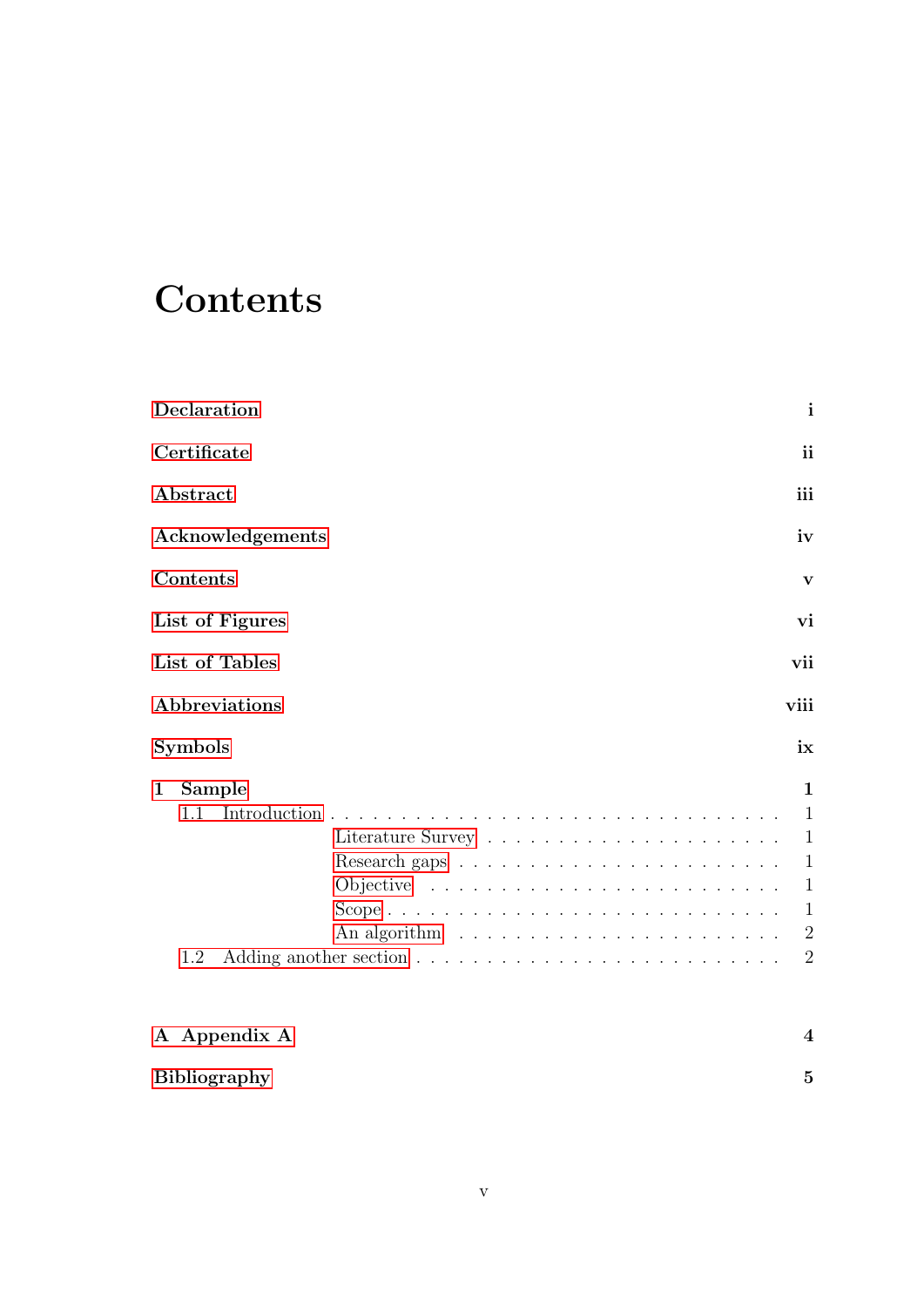# <span id="page-6-0"></span>List of Figures

| 1.1 Splitting of the input space $(X1 \times X2)$ by M5' model tree algorithm . 2 |  |
|-----------------------------------------------------------------------------------|--|
|                                                                                   |  |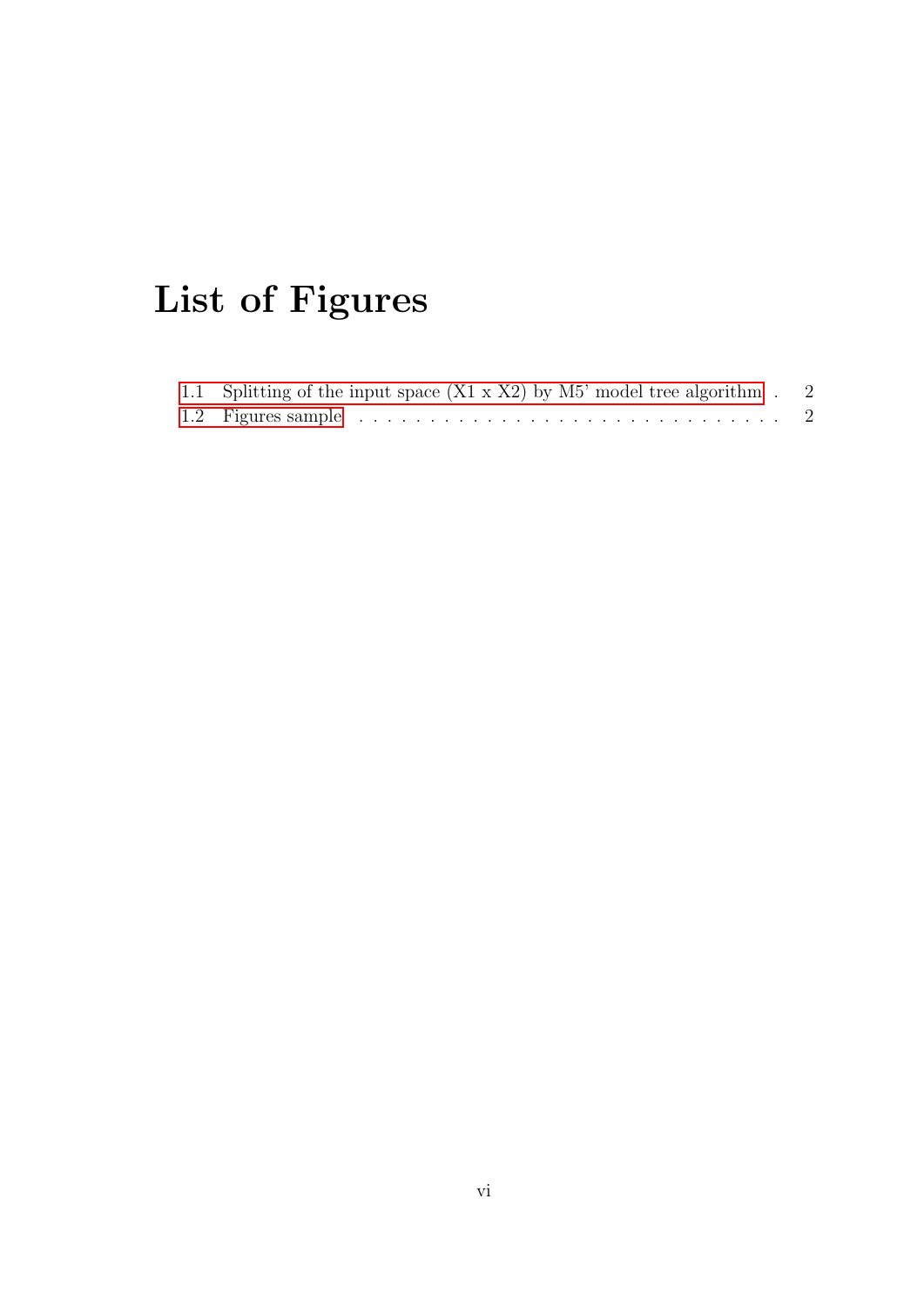## <span id="page-7-0"></span>List of Tables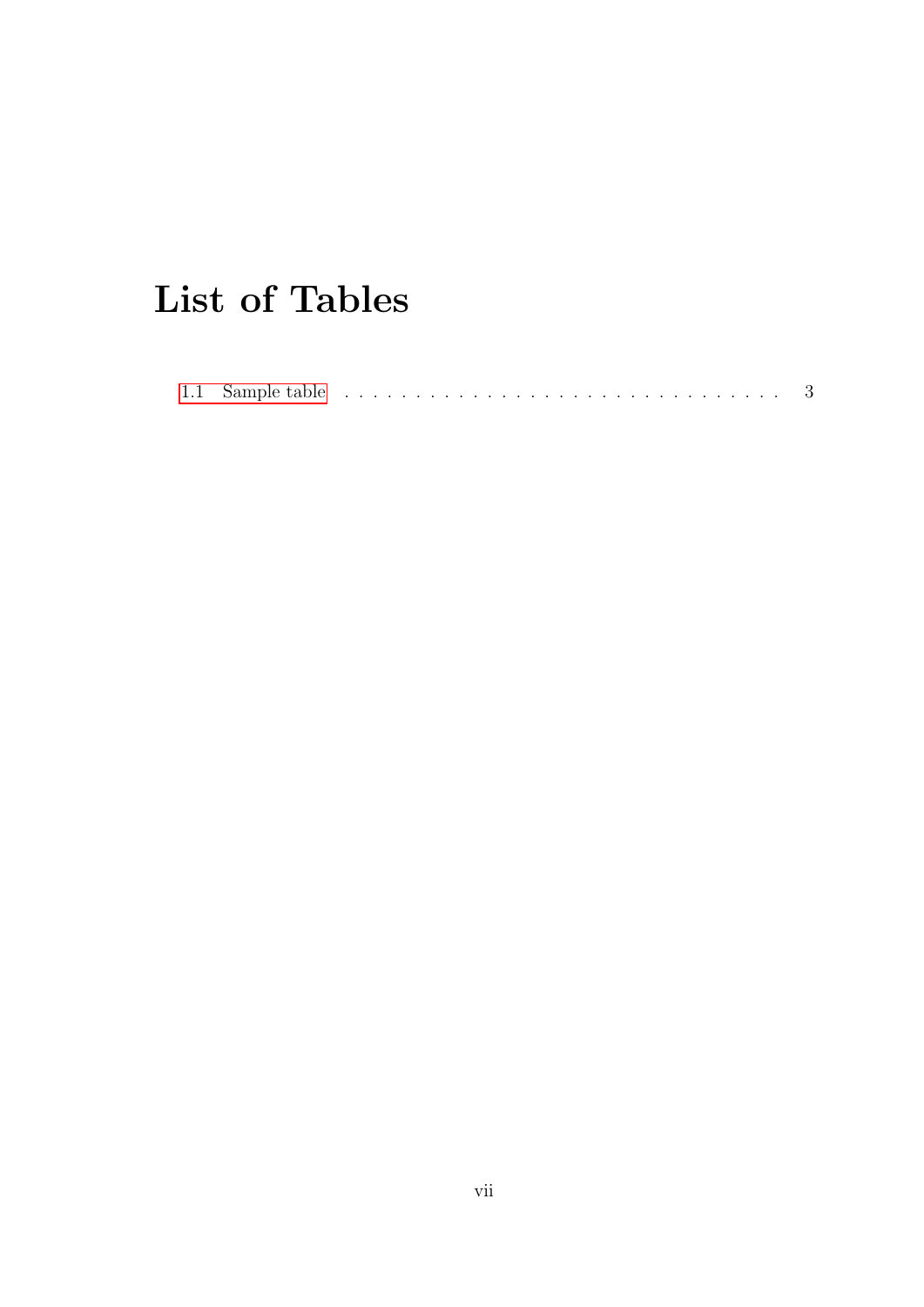## <span id="page-8-0"></span>Abbreviations

| <b>FEA</b> Finite Element Analysis                   |
|------------------------------------------------------|
| <b>FEM</b> Finite Element Method                     |
| <b>LVDT</b> Linear Variable Differential Transformer |
| <b>RC</b> Reinforced Concrete                        |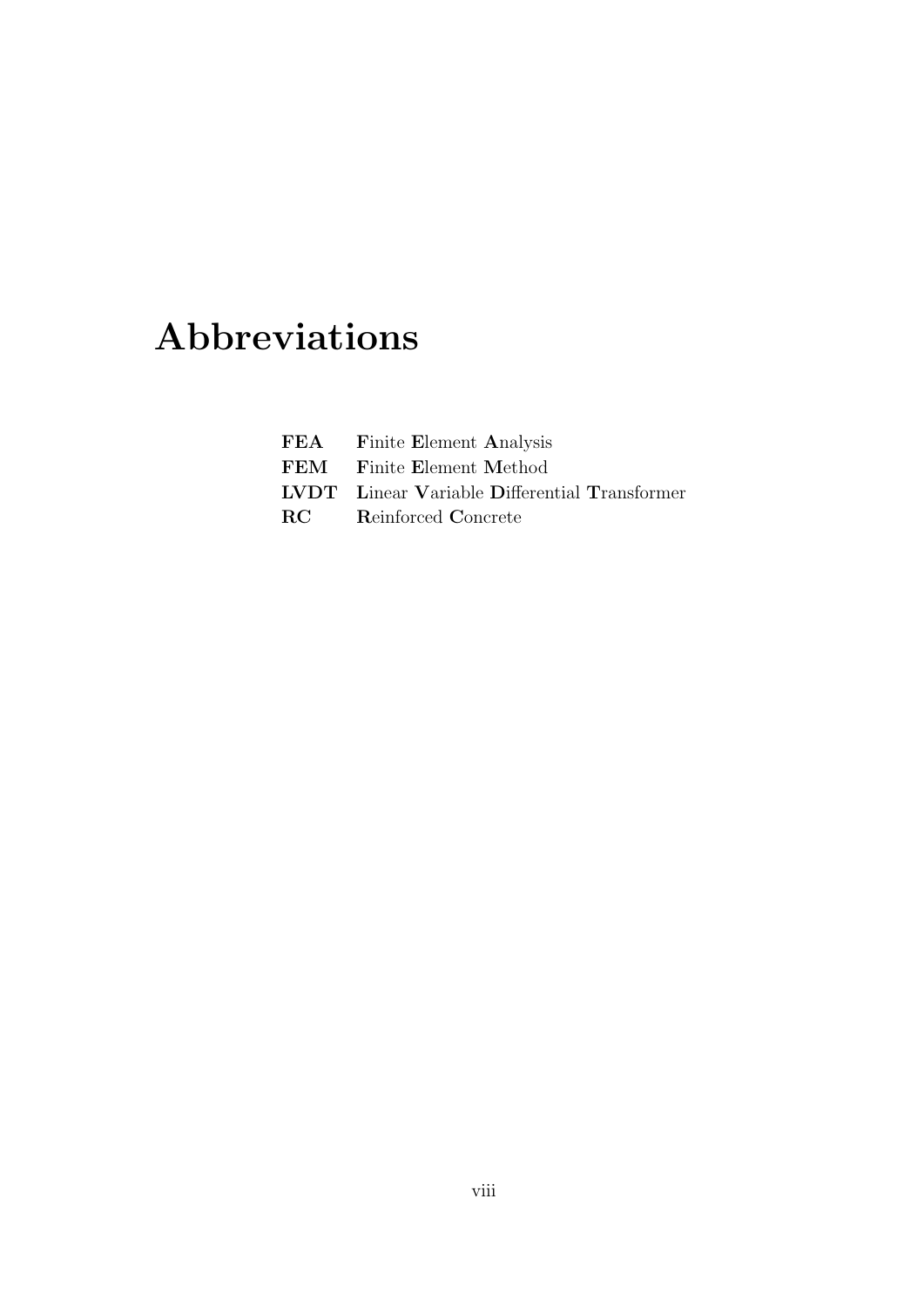# <span id="page-9-0"></span>Symbols

 $D^{el}$  elasticity tensor

 $\sigma$  stress tensor

 $\varepsilon$  strain tensor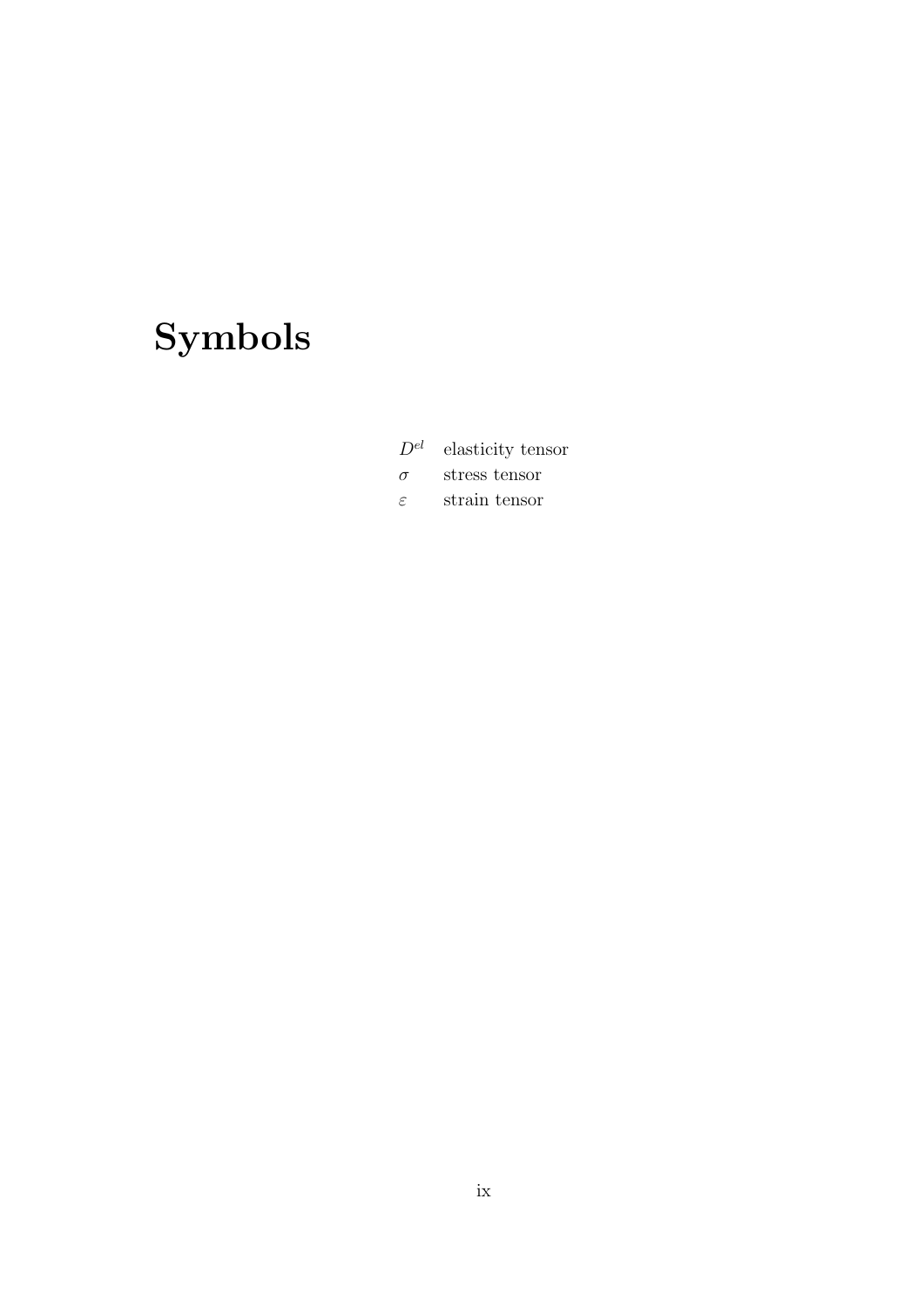### <span id="page-10-0"></span>Chapter 1

### Sample

#### <span id="page-10-1"></span>1.1 Introduction

Give a brief of the chapter and introduce what you will talk about.

<span id="page-10-2"></span>Literature Survey This is a sample. Write about referred papers. Cite like this [\(Nip et al., 2010b\)](#page-14-1). Another example would be this [\(Nip et al., 2010a\)](#page-14-2). More citations like this [\(Bird and Bommer, 2004\)](#page-14-3), [\(Tremblay et al., 2003\)](#page-14-4) and [\(AlHamaydeh](#page-14-5) [et al., 2016\)](#page-14-5).

<span id="page-10-3"></span>Research gaps Typically include research gaps for your study.

<span id="page-10-4"></span>Objective Similarly objectives of study.

<span id="page-10-5"></span>Scope Define scope of study.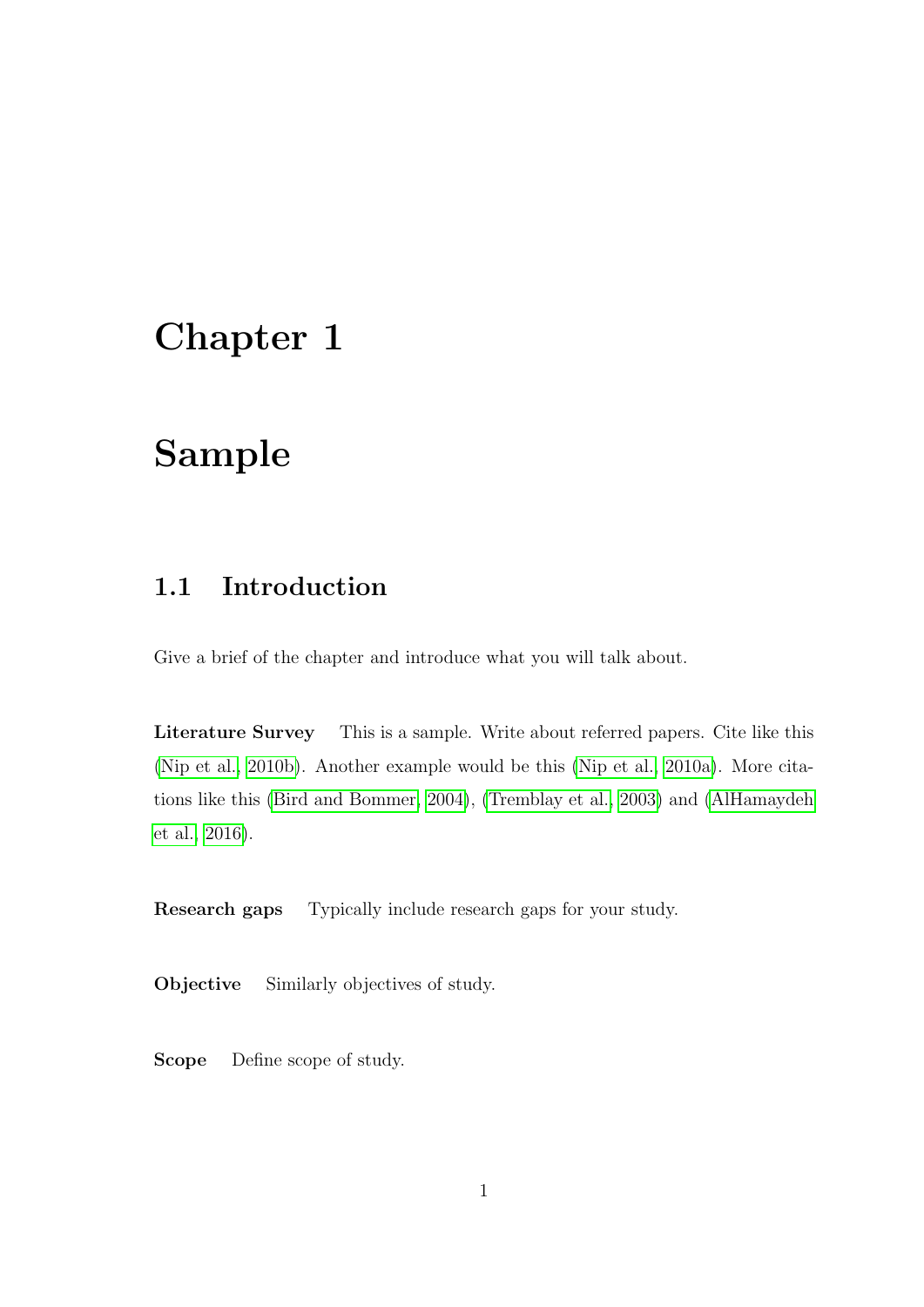<span id="page-11-2"></span>

FIGURE 1.1: Splitting of the input space  $(X1 \times X2)$  by M5' model tree algorithm

<span id="page-11-0"></span>An algorithm How you could refer to figures: This is an example. (Refer [1.1\)](#page-11-2). You can add equations like this Eq.  $(1.1)$ 

<span id="page-11-4"></span>
$$
SDR = sd(T) - \sum_{i} \frac{T_i}{|T|} \times sd(T_i)
$$
\n(1.1)

#### <span id="page-11-1"></span>1.2 Adding another section

You can show a lot of figures together like these Figures  $1.2(a)$ ,  $1.2(b)$ ,  $1.2(c)$  below. You can add lists into the text like this.

<span id="page-11-5"></span><span id="page-11-3"></span>

<span id="page-11-7"></span><span id="page-11-6"></span>FIGURE 1.2: Figures sample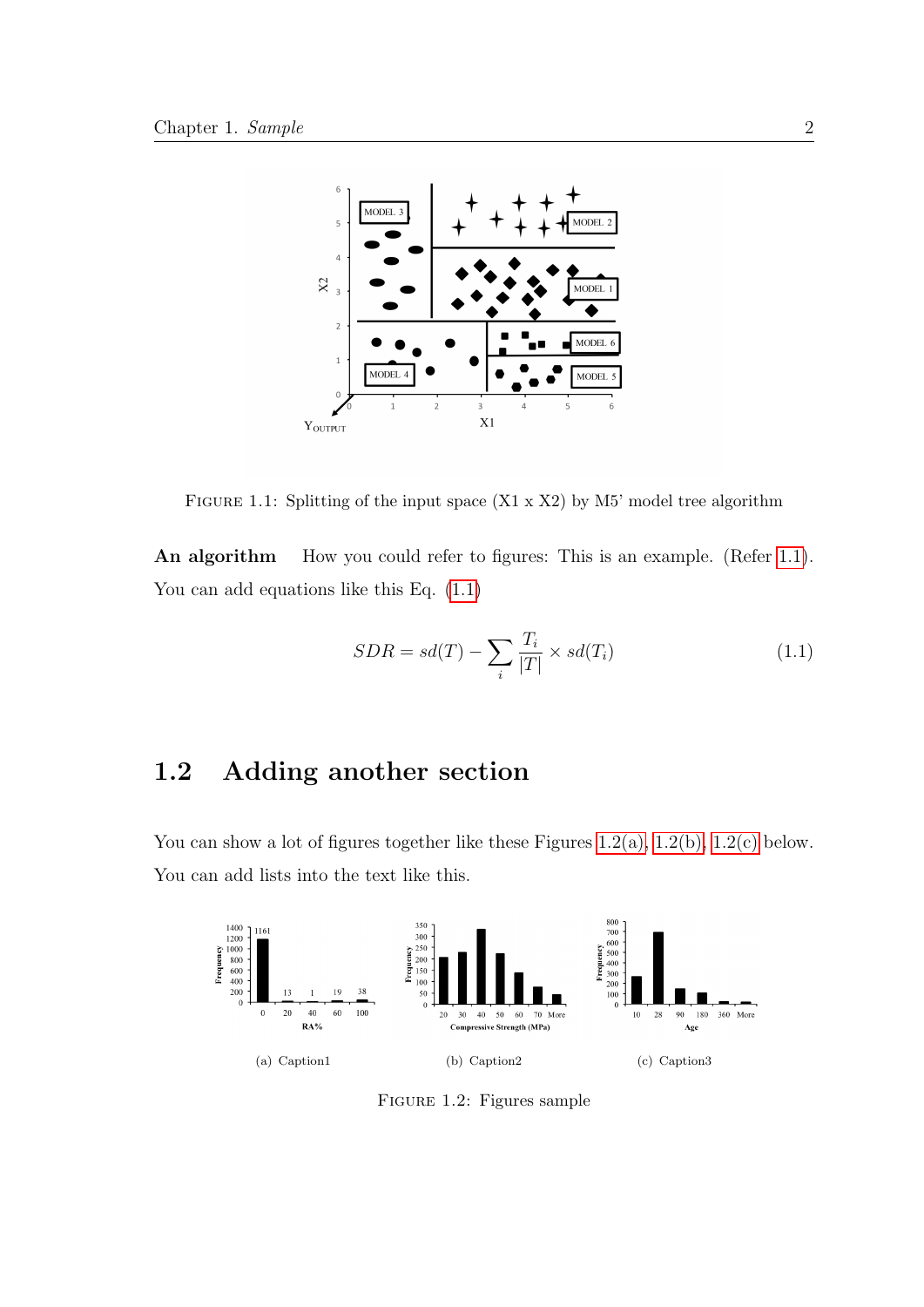- $\hfill\Box$  Some sample text item 1.
- $\hfill\Box$  <br> You may refer to tables  $1.1$
- $\hfill\Box$ <br> <br> Or figures [1.2\(a\)](#page-11-5)

<span id="page-12-0"></span>Tables can be added like this

TABLE 1.1: Sample table

| ∶∩lumn | Column | Column 3 |           |
|--------|--------|----------|-----------|
|        | Datal  | 13.41179 | 0.9492839 |
| ∩      | Data2  | 13.39824 | 0.9492952 |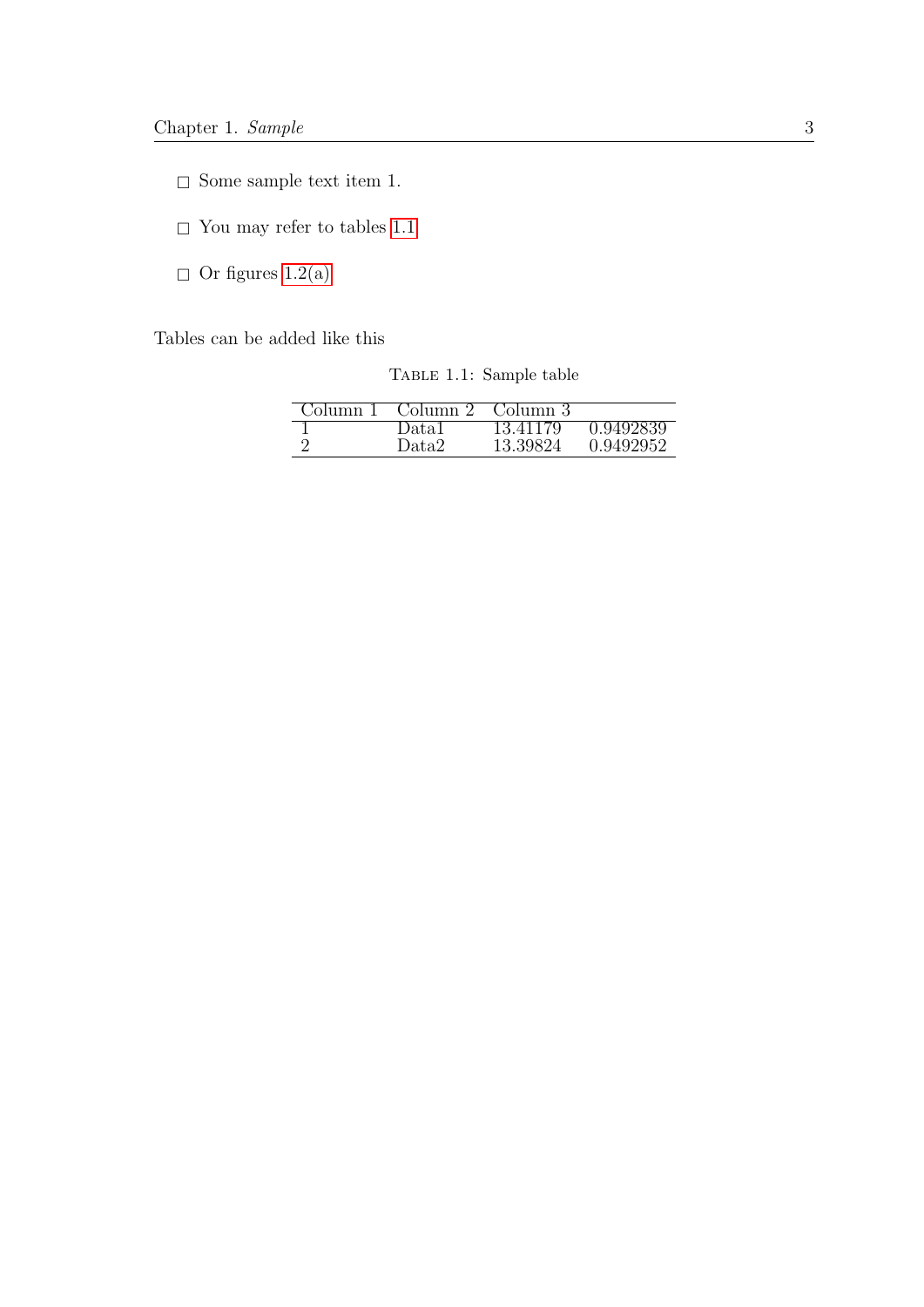## <span id="page-13-0"></span>Appendix A

## Appendix A

Write your Appendix content here.